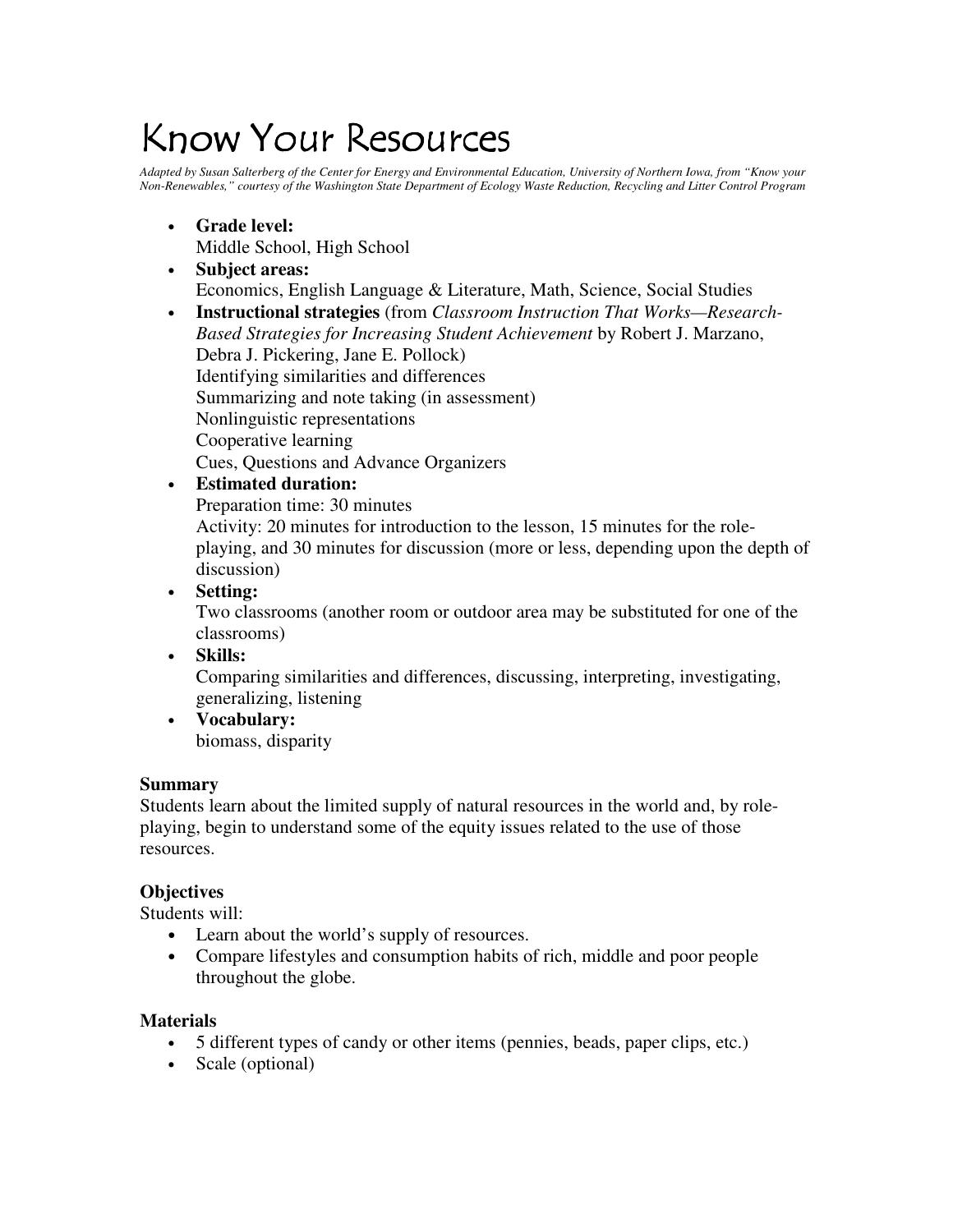#### **Background**

Earth's resources are finite, and the world's wealthiest countries are consuming a disproportionate share of those resources.<sup>1</sup> At the same time, surveys gauging the relative "happiness" of populations reveal that happiness does not necessarily correlate with wealth.

According to an article from the *BBC News World Edition* reporting on data collected by the World Values Survey 2 , the happiest people in the world live in Nigeria, then Mexico, Venezuela, El Salvador and Puerto Rico.

The least happy? They are from Russia, Armenia and Romania. U.S. ranked 16<sup>th</sup> in overall satisfaction, Austrialia  $20^{th}$  and Britain  $24^{th}$ . World Values Survey researchers say "happiness levels have remained virtually the same in industrialised countries since World War II, although incomes have risen considerably."<sup>3</sup> The study does mention, however, that money is a factor in happiness, along with a variety of other indicators, some of which include genetic propensity to happiness, marriage, desiring less, friends, and faith (religious or not). 4

This lesson introduces students to the limited supply of natural resources in the world, and equity issues related to the use of those resources.

#### **Procedure**

#### 1. *The Activity*

Before students arrive to class, hide candy or other items in a second room (not your classroom) or in an outdoor setting. Hide some materials very well, and keep some like-materials (such as chocolates) in large groups to represent concentrated mineral deposits or forests. The materials may represent various resources. Below is an example:

| Tootsie rollsOil                |  |
|---------------------------------|--|
| Butterscotch candiesNatural gas |  |
| LollipopsWater                  |  |
| SmartiesTrees                   |  |
| Chocolate kissesAluminum        |  |

<sup>&</sup>lt;sup>1</sup>For example, according to the Worldwatch Institute, about one-fourth of the world's cars are found in the United States—more cars than people licensed to drive them. The world's richest use about 25 times more energy per person than the world's poorest.

On average, a U.S. citizen uses five times more energy than an average global citizen, 10 times more than the average Chinese, and about 20 times more than the average Indian. The U.S. consumes about 25 percent of the world's fossil fuel resources, but has less than five percent of the world's population.

Other consumption statistics may be found in the *State of the World 2004* by the Worldwatch Institute, published by W.W. Norton and Co., New York.

 $2^2$ The World Values Survey is headed by Ronald Inglehart, a political scientist at the University of Michigan and originator of the idea of materialist versus post materialist values.

<sup>3</sup>*BBC News World Edition*. "Nigeria tops happiness survey," Thursday, October 2, 2003 Retrieved on January 14, 2004 at http://news.bbc.co.uk/2/hi/africa/3157570.stm]. 4 Ibid.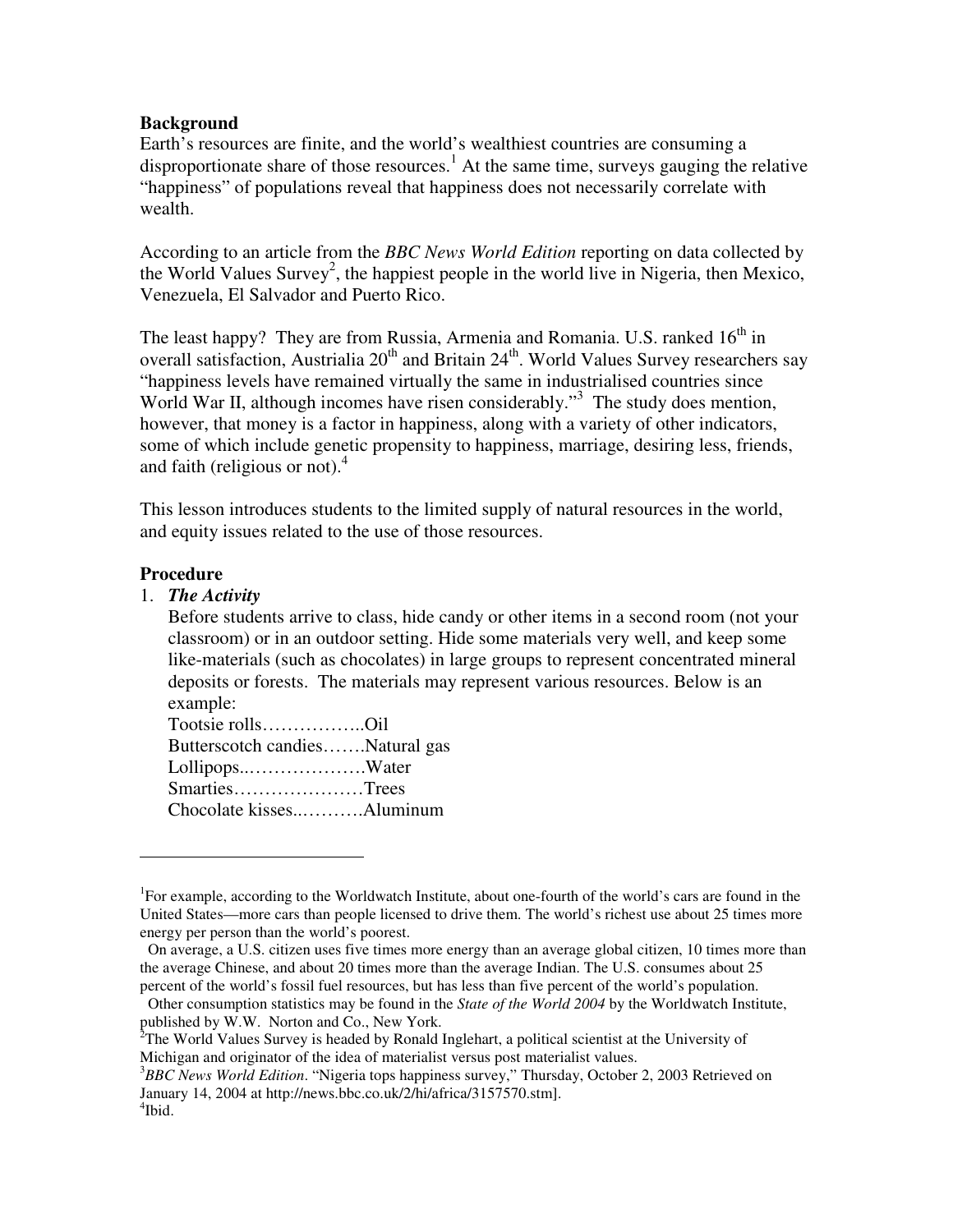- 2. Ask the class to tell you what they know about renewable resources. Then ask what they know about non-renewable resources. Encourage examples of each. (Renewable resources—such as trees, and solar and wind power—will replenish themselves at least as fast as they are used; non-renewable—such as oil, iron ore, copper, bauxite crude oil and natural gas—are finite, often taking millions of years to re-establish).
- 3. Then, ask students what they know about countries around the world, and if they could classify them according to an economic standard. Be sure to give students time to think about this, as it may increase the depth of their answer. One possible classification might be "rich," "middle" and "poor." (An overhead master about rich, middle and poor countries follows this lesson plan.) Although the differences between these countries are changing—especially with the rise of large multinational mining corporations—the following definitions are still generally applicable.

**Rich** countries consume most of the world's resources—the U.S., Germany, Japan and the United Kingdom, for instance. These countries have the money and political influence to do things like mine the earth for minerals. Representatives can afford to travel great distances to search for minerals.

Transportation: private cars Diet: meat, packaged foods, sodas Materials: disposables

**Middle** countries are less wealthy—Russia, Eastern European nations and China, for instance. Residents of these countries consume fewer goods, generally have a more moderate standard of living and have less cash/influence to buy/lease equipment.

Transportation: bicycles, buses Diet: grain, water Materials: durables

**Poor** countries like Mexico, many Central American nations and African nations are where poverty and hunger are common. Citizens of these countries can't afford to travel far to explore for minerals, and often do not have the means to mine the resources they do have. Frequently, when mineral resources are found in poor countries, they are mined and exported by Rich and Middle countries.

Transportation: walking, animals Diet: insufficient grain, unsanitary water Materials: local **biomass**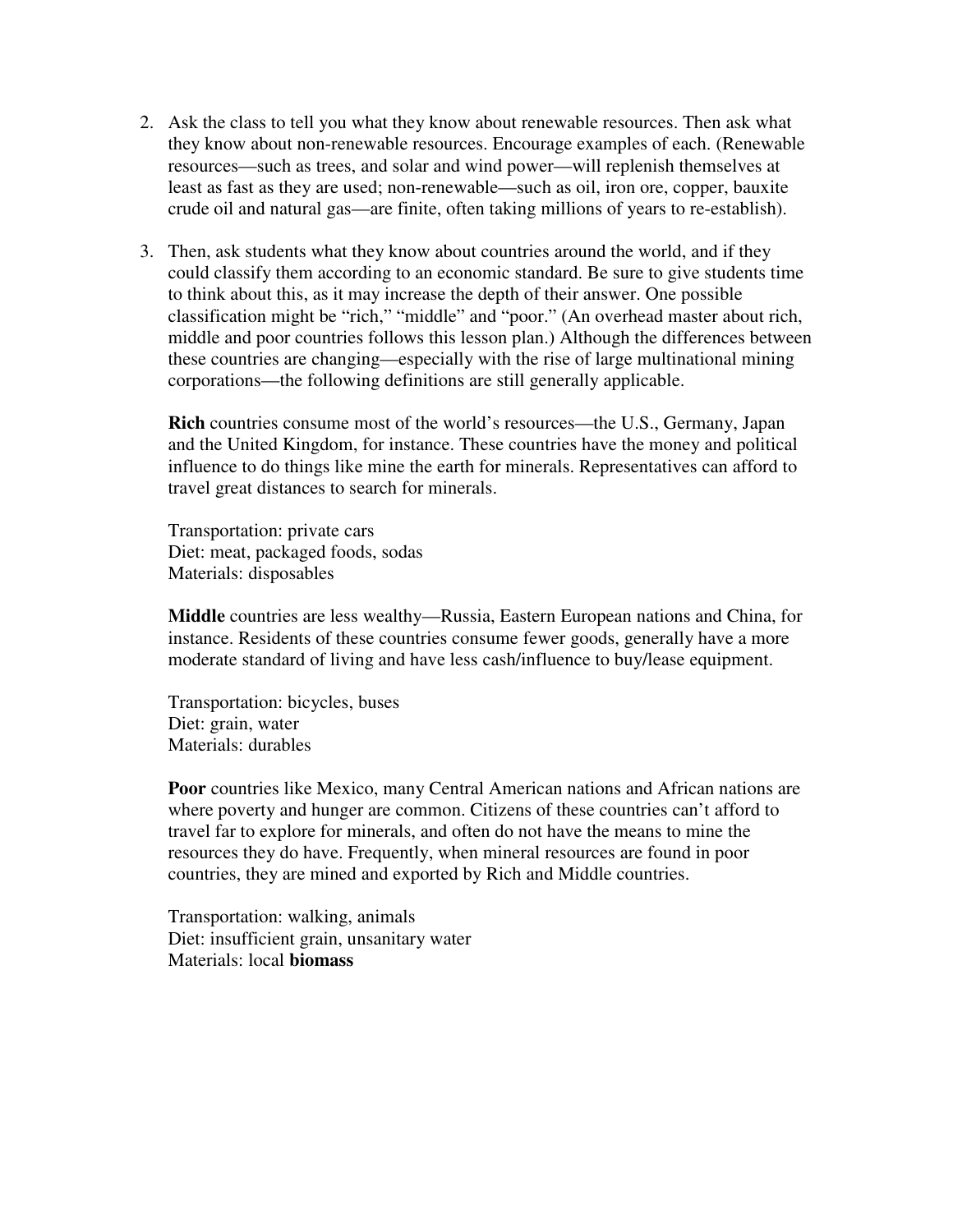- 4. To represent the world's unequal distribution of population and resources, divide students into Rich, Middle and Poor Income Groups. A class of 25 students might have 4 in the Rich group, 7 in the Middle group, and 14 in the Poor group.<sup>5</sup>
- 5. Students search for objects, with the rich group getting more time to hunt, and the poor group getting the least time. If a sufficient quantity of objects are hidden, students representing Rich countries get approximately 60 seconds to look; students representing Middle countries—20 seconds; students representing Poor—5 seconds. (Note: Times can be reduced if fewer items are hidden.)
- 6. Optional: Weigh the materials collected for each group, and calculate ounces of materials available per person in the respective groups.
- 7. Discuss. How do students feel about the amount they found (the resources they have access to)? How would students use the resources they found? How would they gain access to resources they need but don't have? What might happen if people who do not have the means—or desire—to mine a rich mineral resource? How does the stuff people own affect their quality of life? What makes you happy? Does "stuff"? Do you think "stuff" make others happy? (See Background information.)

#### *Assessment*

See a sample assessment at the end of this lesson plan.

#### **Extensions**

- 1) Write a compare and contrast paper about the life of a person from a poor or middleclass country, and compare it to your own life. How is there life different? How is it the same? See *Resources,* below.
- 2) In Think, Pair and Share groups, identify factors that contribute to **disparity** around the world. Then, in a large group, write those factors on the blackboard and discuss.
- 3) Investigate the gross national product (GNP) for specific countries around the world. Page 44 of the 2001 *World Bank Atlas* lists approximately 200 countries and their GNP. It also provides classification information—Low income: \$755 or less; upper middle income: \$2,996-\$9,265; high income: \$9,266. (*World Bank Atlas,* International Bank for Reconstruction and Development, © 2001, p. 44). In addition, review *Material World: A Global Family Portrait* for visuals from selected countries. (See *Resources*, below.)

<sup>&</sup>lt;sup>5</sup> For more information about rich, middle and poor countries, see "Economic Statistics [Gross National Income, Gross Domestic Product, **Agriculture**, Capital Formation, Inflation Rate, Account Balance, And External Debt; By Country, 1990-1999 ] [Part 02: Luxembourg-Zimbabwe]," *World Bank Atlas*, 2001. Issued by International Bank for Reconstruction and Development. © 2003: Congressional Information Service, Inc. p. 45.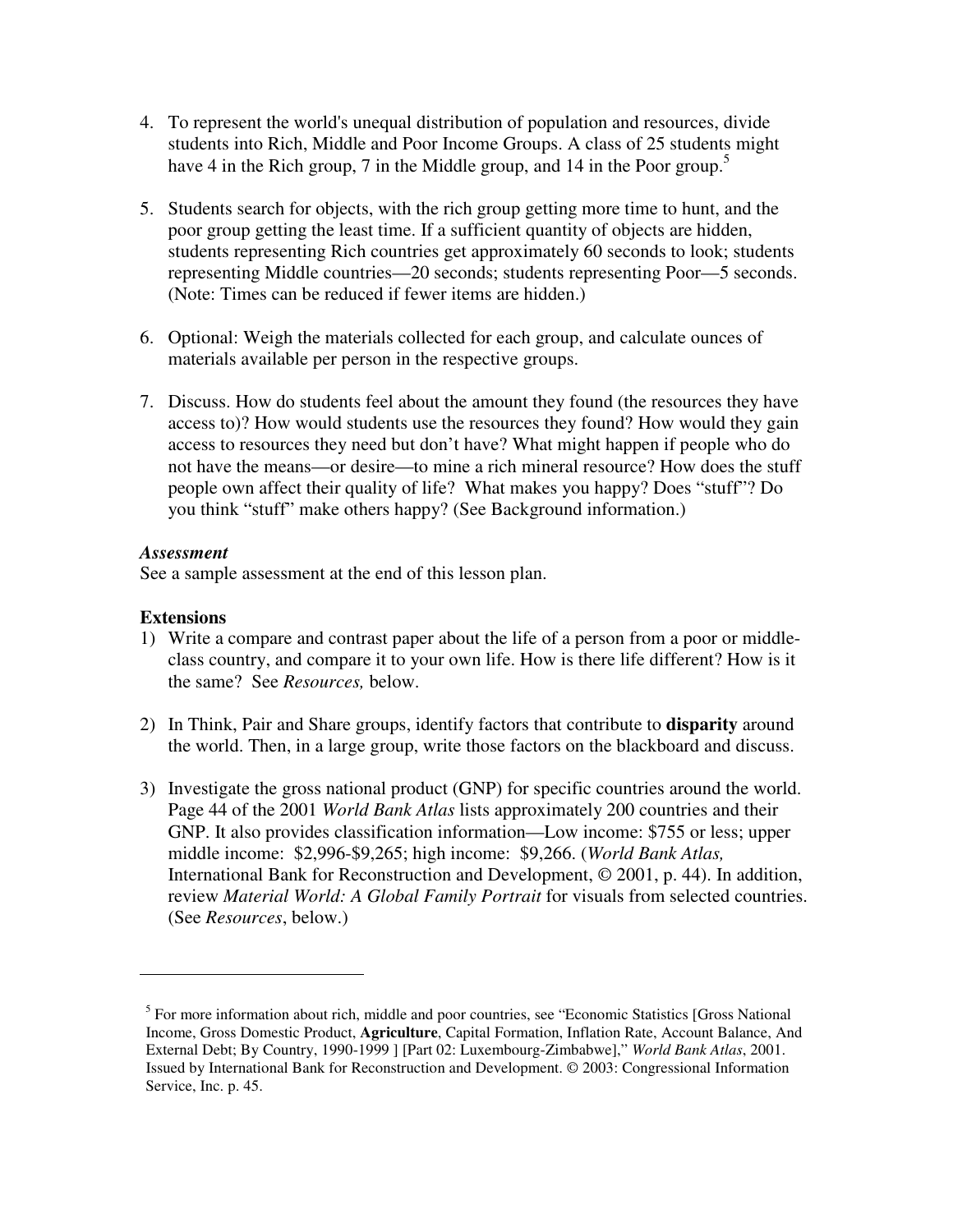- 4) Conduct a service-learning project. Heifer International, a non-profit organization, has developed a program where youth read books to feed hungry children around the world. For more information, order the free *Read to Feed Leader's Packet* at www.readtofeed.org. The program is outlined in detail in the *Read to Feed* Leader's Guide, which comes with the packet. Heifer International helps families in more than 128 countries, providing food- and income-producing animals, training in animal management, environmentally-sound farming and community development.
- 5) Teach several lessons from Heifer International's *Lessons from a Village Called Earth* (www.readtofeed.org).

#### **Resources**

Heifer Project. Read to Feed website, curriculum and service-learning project. [readtofeed.org].

Hollyer, Beatrice. *Wake Up, World!* Henry Holt and Company, 1999.

Kindersley, Barnabas and Anabel. *Children Just Like Me*. DK Publishing, Inc. 1995.

Lewis, Barbara. The Kid's Guide to Service Projects. Free Spirit Publishing, 1995.

Menzel, Peter. *Material World: A Global Family Portrait.* Sierra Club Books, 1994.

Smith, David J. *If the World Were a Village*. Kids Can Press Ltd., 2002.

United Nations Statistics Division, *Indicators on income and economic activity.* [Retrieved November 28, 2003, @ http://unstats.un.org/unsd/demographic/social/inceco.htm.]

U.S. Census Bureau, U.D. Department of Commerce, Table 16, Population: 1790 to 1990. [www.census.gov/population/censusdata/table-16.pdf].

U.S. Census Bureau, U.D. Department of Commerce, *World population at a glance: 1998 and beyond.* IB/98-4, issued January 1999. [www.census.gov/ipc/prod/wp98/ib98- 4.pdf].

*World Bank Atlas*, International Bank for Reconstruction and Development, © 2001, p. 44.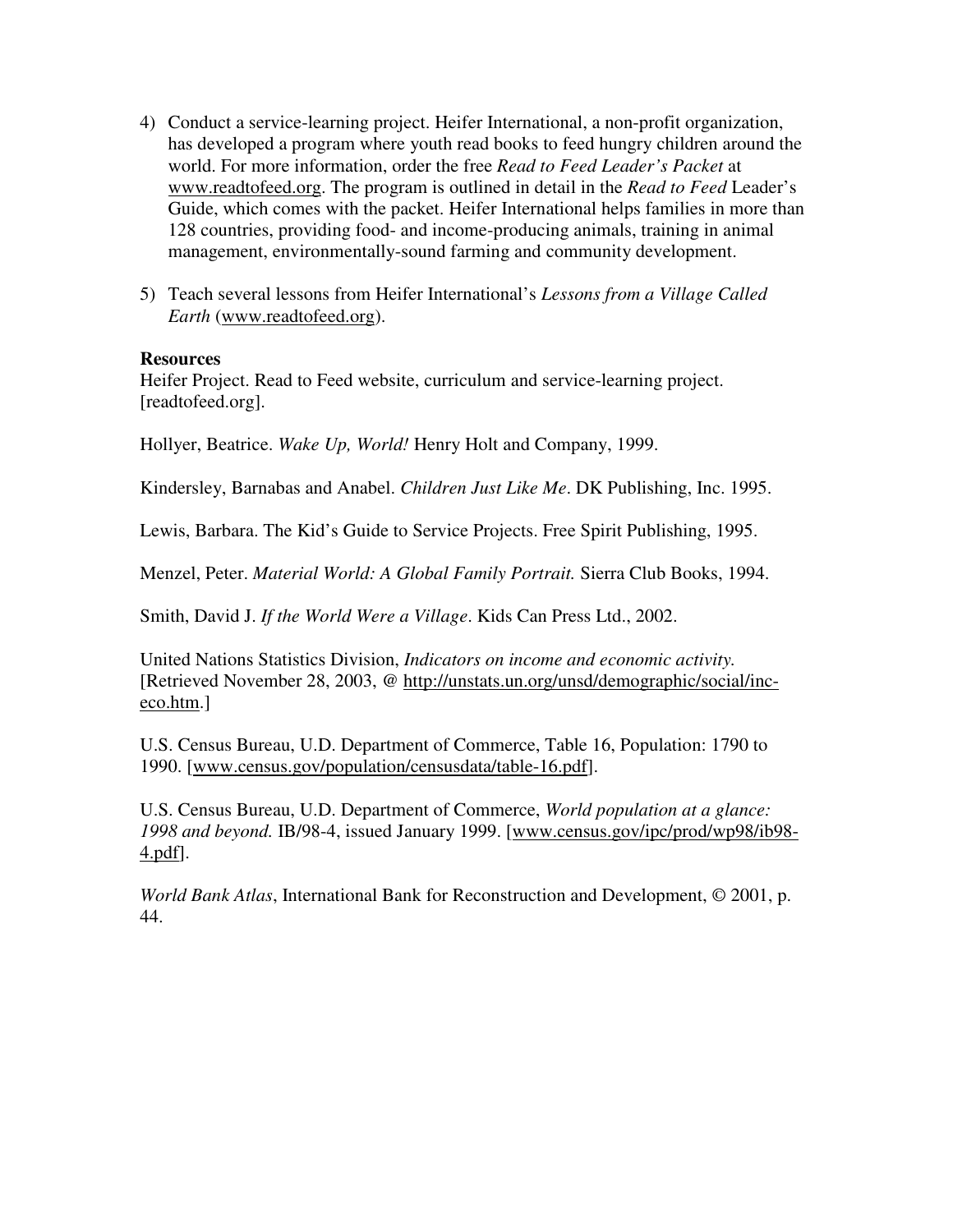# Assessment

*Dr. Mary Bigler, an internationally known educator and humorist, is a professor in the Dept. of Teacher Education at Eastern Michigan University. At the 2003 Midwest Middle Level Educator's Association conference, Mary shared ideas about creating strategic readers in middle school classrooms.*

*The following idea was gleaned from her presentation. The purpose of this "Research Report Pattern" is for students to be able to identify distinctive characteristics about something they've learned—the essence* of the lesson, in this case. It could be used as a stand-alone exercise, or eventually become the first page of *a research paper.*

Provide students with the following "fill in the blank" sentences:

If I were … I would be… I would be… But I would not be… Because that would be…

One example for the Know Your Resources lesson could read like this:

If I were rich, I would be well-fed. I would be lucky. But I would not be malnourished, Because that would be poor.